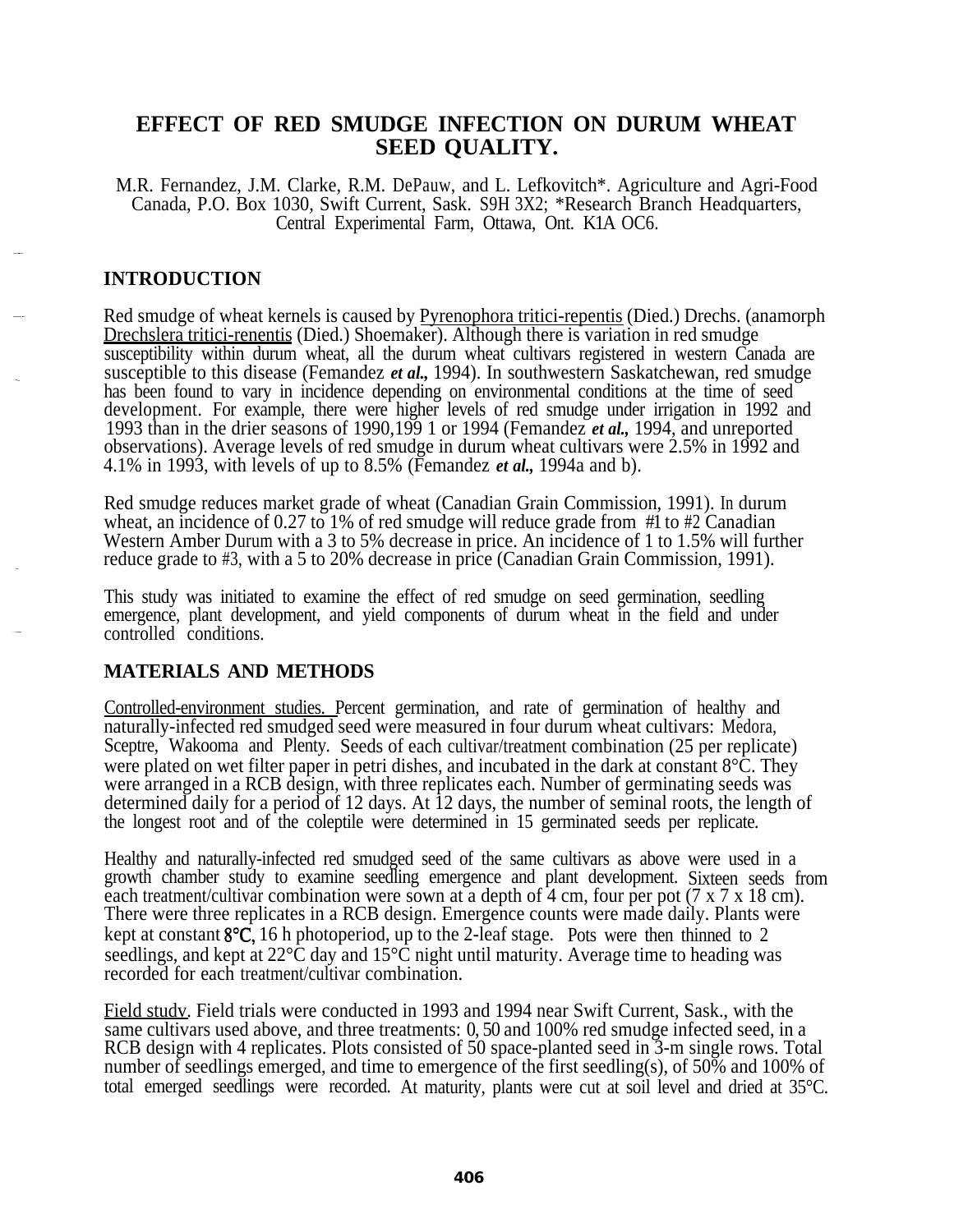Spike density, total dry weight of above-ground plant tissue, and grain yield per plot were determined.

Statistical analvsis. General Linear Models (Lawes Agricultural Trust, 1993) were used to analyze the data. Probabilities less than 0.05 are considered significant.

# **RESULTS**

Seed germination and early seedling: develonment. Naturally-infected red smudged seeds had a lower percent germination than healthy seeds (Table 1). There was no difference among treatments in the rate of seed germination. At 12 days, the length of the longest root and of the coleptile was greater in the healthy than in the red smudged treatment. In addition, the number of roots developed by the naturally-infected red smudged seeds was significantly lower than those developed by healthy seeds.

|            | Seed              | Length of |            |
|------------|-------------------|-----------|------------|
| Treatment  | germination       | roots     | coleoptile |
|            | $-\frac{9}{6}$ -- | cm        |            |
| Red smudge | 90.6(.04)         | 2.2(0.1)  | (<0.1      |
| Healthy    | 97.6(0.8)         | 3.4(0.1)  |            |

Table 1. Percent germination, and length of seminal roots and coleoptile at 12 days, of naturally-infected red smudged and healthy seeds.

Standard error.

Seedling: emergence and development of growth chamber-grown plants. Percent emergence of seedlings was significantly lower in the red smudge treatment than in the control (Table 2). Time to emergence of the first seedling(s)  $(T_F1)$ , and of half of the emerged seedlings  $(T_F50)$  was greater for the red smudge than for the healthy treatment. Time to heading was also greater for plants derived from red smudged seeds than for those derived from healthy ones.

Table 2. Percent emergence, time to emergence of first  $(T<sub>E</sub>1)$  and 50%  $(T<sub>E</sub>50)$  of seedlings, and time to heading of growth chamber-grown plants derived from red smudged and healthy seed.

|                  | Seedling                    |           |                | Time to   |
|------------------|-----------------------------|-----------|----------------|-----------|
| <b>Treatment</b> | emergence                   |           | $T_{\rm E}$ 50 | heading   |
|                  | $- - 9$ ---                 |           | days           |           |
| Red smudge       | $83.6(<0.1)$ $\blacksquare$ | 16.8(0.2) | 17.8(0.1)      | .9(0.2)   |
| Healthy          | /(<0.1                      | [6.1(0.2) | 16.9(0.1)      | 70.7(0.2) |

1 Standard error.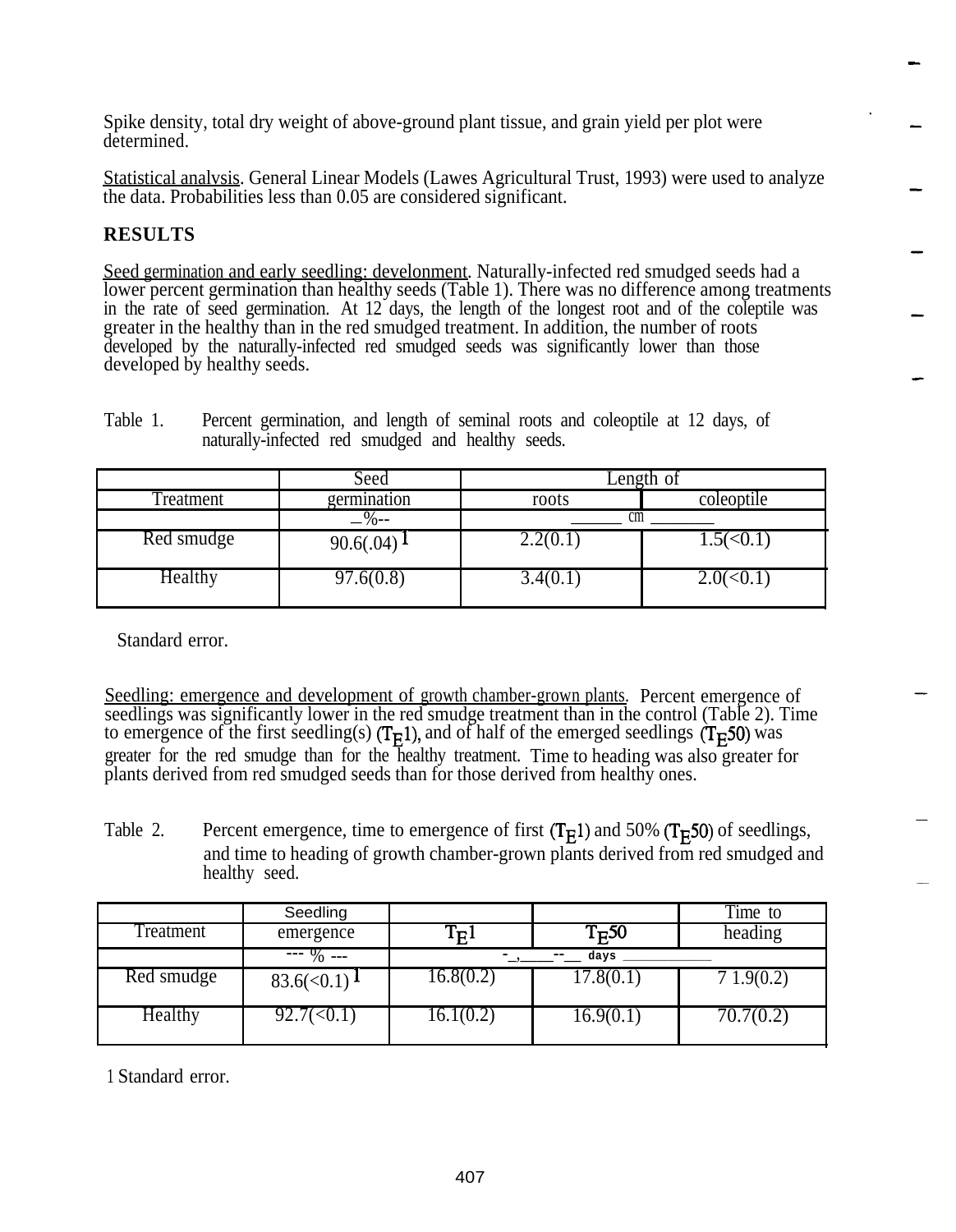Seedling emergence and plant growth in the field. Red smudge infection also reduced percent emergence of seedlings in the field. The control (0%) had significantly greater emergence than the 50% red smudge, and the 100% red smudge treatment had the lowest emergence (Table 3). In addition, red smudge affected time to emergence of all seedlings  $(T_{FF}100)$ . It took longer for all seedlings in a plot to emerge in the 50% and 100% red smudge treatments than in the control.

|                  | Seedling  |                        |
|------------------|-----------|------------------------|
| Treatment        | Emergence | $T_{\text{FE}}100$     |
|                  |           |                        |
| $0\%$ red smudge | 85.4(0.9) | $\overline{19.2(0.5)}$ |
| 50% red smudge   | 73.4(1.1) | 21.9(0.6)              |
| 100% red smudge  | 66.8(1.2) | 21.3(0.6)              |

Table 3. Percent emergence, and time to emergence  $(T_{\text{FF}}100)$  of seedlings derived from healthy  $(0\%)$  and red smudged seed  $(50\% \text{ or } 100\%)$  in the field.

<sup>1</sup> Standard error.

Spike density, above-ground dry weight and grain yield per plot were negatively affected by the red smudge infection. The control (0% red smudge) had the highest values for all three variables, the 50% was intermediate, and the 100% red smudge treatment was lowest (Table 4).

Table 4. Spike density, above-ground plant dry weight, and grain yield per plot derived from healthy (0%) and red smudged seed (50% or 100%).

| Treatment                      | Spike density         | weight      | Grain yield |
|--------------------------------|-----------------------|-------------|-------------|
|                                | spikes/ $3 \text{ m}$ |             |             |
| $0\%$ red smudge<br>342.0(7.3) | 267.3(5.1)            | 796.1(14.9) |             |
| 50% red smudge<br>319.7(6.9)   | 241.8(4.8)            | 728.6(13.8) |             |
| 100% red smudge<br>284.4(6.1)  | $2\,12.7(4.5)$        | 654.4(12.4) |             |

<sup>1</sup> Standard error.